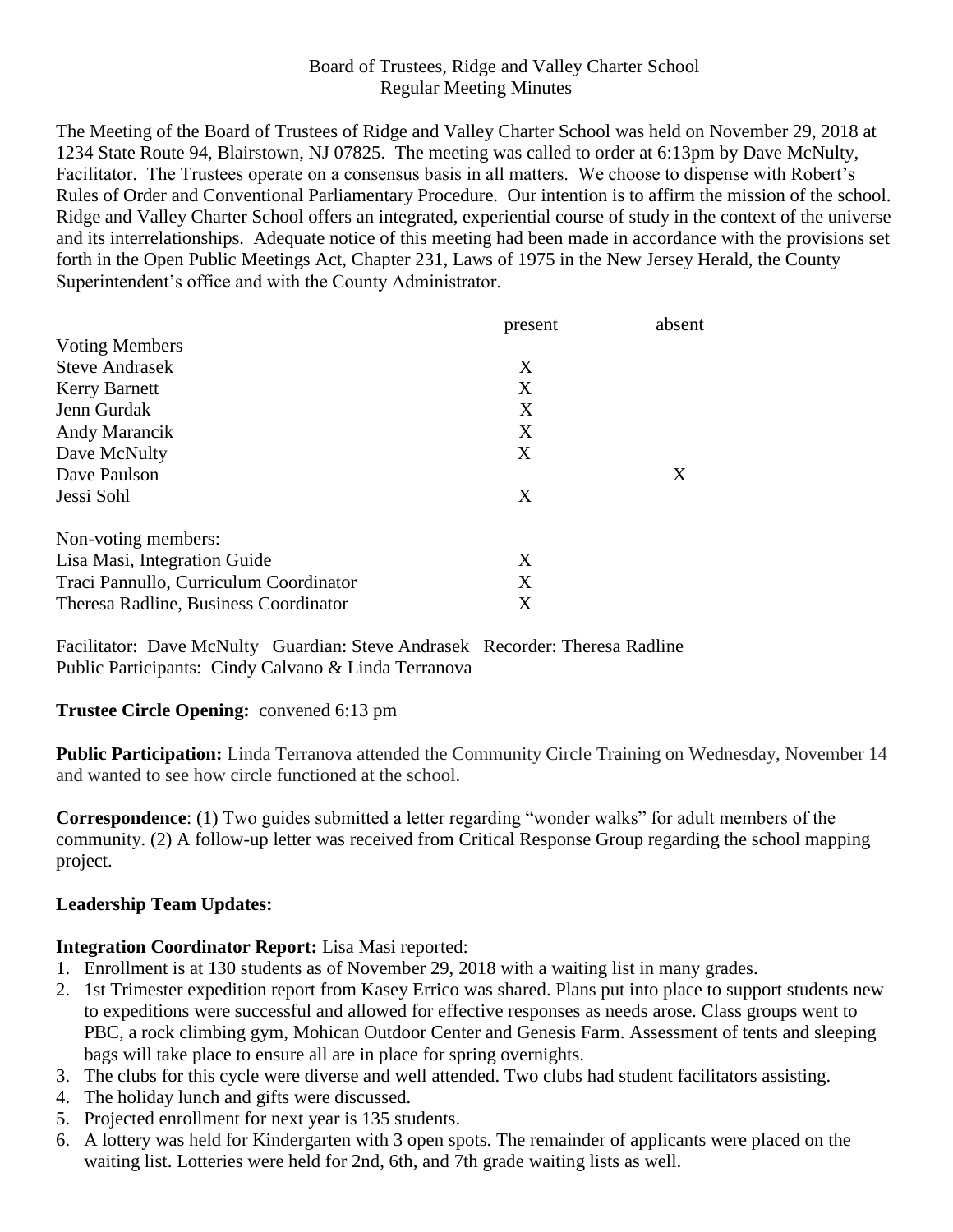● **Resolution 11.29.18.i** To approve the 2018-2019 Resolution Advisory Committee as follows: Parents: Marly Bewighouse, Dana Caulkins, and Susan Endres. Alternate: Linda Zwolinski. Staff: Bradley White and Tyler Thurgood. Approved unanimously.

## Policy:

1st Reading of:

1. Harassment, Intimidation, and Bullying 4111.3

# **Curriculum Coordinator Report:** Traci Pannullo reported:

- 1. Discussion was held on what should be included in the Professional Development report.
- 2. The Leadership Team is excited to attend the Advanced Circle Practicum and is grateful for the opportunity.
- 3. A guide is attending a workshop at Rutgers University titled "Center for Literacy Development Annual Series" on December 6.
- 4. Wednesday Workshops are in session. Lisa Masi is working with the Nova Team on a play. Amy Ferrara and a student from Constellation are offering a pottery workshop for those students who were not able to attend the club.
- 5. Graduation Fundraiser Proposals:
	- a. Two students are creating a one-way sign for the oval. The projected cost is \$123.00. The students would like to hold a bake sale in order to raise the funds. Approved unanimously.
	- b. Four students are working together to raise funds for their project. Three students would like to create a classroom library inventory and an individual student would like to replace the picnic tables in the octagon. The projected cost is \$619.00. The students would like to have a pancake stand in order to raise funds. Approved conditionally, pending more information.

# **Business Coordinator Report:** Theresa Radline reported:

- Approval of the October 18, 2018 minutes, with corrections.
- **Resolution 11.29.18.a** To approve payment of bills in the amount of \$189,695.59 which includes payroll. Approved unanimously.
- **Resolution 11.29.18.b** To approve the Board Secretary and Treasurers' Reports for October 2018 and to certify that no major account or fund has been over expended and to confirm that sufficient funds are available to meet the school's financial obligations for the remainder of the year. Approved unanimously.
- **Resolution 11.29.18.c** To approve budget transfers from October 1, 2018 to October 31, 2018, Approved unanimously.
- **Resolution 11.29.18.d** Whereas, Glenn Richardson, School Business Administrator/Board Secretary possess a qualified purchasing agent (QPA) certificate; Whereas, the Governor in consultation with the State Treasurer and pursuant to N.J.S.A. 18A:18A-3(b), on July 1, 2015 has increased the bid threshold amount for school districts with purchasing agents who possess qualified purchasing agent certificates, from \$36,000 to \$40,000; Now, therefore be it resolved that Ridge and Valley Charter School, pursuant to N.J.S.A. 18A: 18A-3(a) and N.J.A.C. 5:34-5.4, establishes and sets the bid threshold amount of \$40,000 for the charter school, and further authorizes Mr. Glenn Richardson, to award contracts, in full accordance with N.J.S.A. 18A:18A-3(a), for those purchases that do not exceed in the aggregate of the newly establish bid threshold amount. Approved unanimously.
- **Resolution 11.29.18.e** To approve Peter Peterson as a part-time Support Guide for the 2018-2019 school year in the amount of \$18.00/hr. Approved unanimously.
- **Resolution 11.29.18.f** To approve contracting with Kenneth Welsh, Ph.D. for psychiatric evaluations for the 2018-2019 school year at a rate of \$400.00 per evaluation. Approved unanimously.
- **Resolution 11.29.18.g** To approve Heather Jorgensen as a Substitute Guide for the 2018-2019 school year. Approved unanimously.
- **Resolution 11.29.18.h** To approve the Annual Charter/Renaissance School Fiscal Questionnaire. Approved unanimously.
- **Resolution 11.29.18.j** To approve Aflac as a third-party benefits provider for the 2018-2019 school year. Approved unanimously.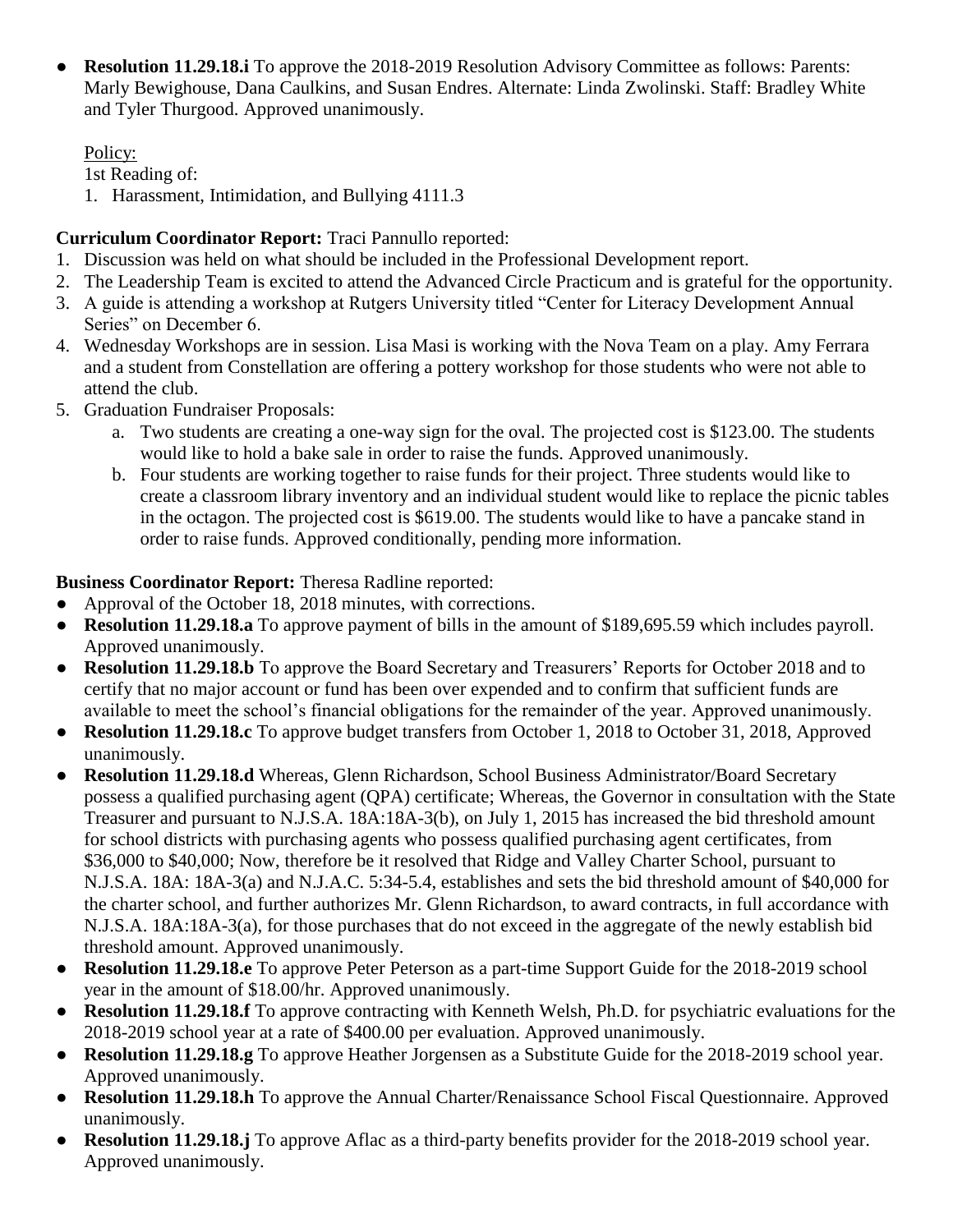- **Resolution 11.29.18.k** To approve Drake Landscaping for 2018-2019 snow removal at an hourly rate of \$50 per hour. Approved unanimously.
- **Resolution 11.29.18.l** To approve Lisa Masi and Traci Pannullo to attend the Advanced Practicum Circle Training on Whidbey Island in Washington State from Tuesday, December 4 through Tuesday, December 11. Cost not to exceed \$5,000 total (includes workshop, transportation, lodging, and meals for two people). Approved unanimously.
- **Resolution 11.29.18.m** To approve enrollment in the Enhanced Renewable Product Program in order to receive 40% renewable energy electric supply for the term of 2018-2020 with a premium of \$0.00175/kwh. Approved unanimously.
- 1. New regulations for non-charter public schools are in place and are holding up the audit being finalized. More information will be shared next month.
- 2. Discussion was held regarding installing the external loudspeakers. The quote was shared.
- 3. Information on the new state assessment, the NJSLA (formerly known as PARCC), which now has a reduction in the number of units and overall length of tests, was shared.

#### **Committee Reports:**

**Parent:** Jessi Sohl reported that the parents met on November 1 and the meeting was well attended. A request was submitted for the Winter Festival to be held on January 25 from 5:30-8:30pm.. Information was shared about the Blair Academy Society of Skeptics. Parents were asked to select one person to become a member of the Resolution Advisory Committee. The gear swap was discussed as well as teacher wish lists and the gear sale. A free cycle event will be placed on the Facebook group for parents to exchange.

**Technology:** Traci Pannullo reported that she, Dave McNulty, and other selected guides have begun preparing for the work with the developer for the redesign of the Curriculum Database Application.

Theresa Radline reported that Service Electric was able to place a line through the conduits that were already in place. Installation will be scheduled soon. The phones are working well. The biggest issue with the internet is the lack of service in Nebula Right. This will be worked on next week.

**Facilities:** Lisa Masi reported that safety upgrades have been completed. There have been repairs on the decks and the railings. The UV water system sensor was repaired. Estimates for replacing windows in the Universe Building are being collected.

Jennifer Gurdak discussed the issue with one of the solar panels not working properly as well as the energy audit. She is also waiting for information from Rutgers in order to send a donation request to Hudson Farms for the parking lot project.

**Finance**: Dave McNulty reported that the committee met on the 3rd. Run rates were discussed along with the fund balance. Facility inspections as well as budget transfers were also discussed.

**Communication**: Dave McNulty reported that he is contacting companies and receiving quotes for website updates. Discussion was held regarding updating the DTJN video. Discussion was held regarding enrollment and whether or not marketing was needed.

Jennifer Gurdak suggested sending out the trustee recruitment video.

## **Other Business:**

- 1. Kerry Barnett and Jennifer Gurdak attended the Charter School Review Meeting. They shared that it was well attended by a variety of stakeholders; however, they also noted the predominance of strong anti-charter perspectives.
- 2. Jennifer Gurdak and Kerry Barnett are reviewing the bylaws.
- 3. Community Circle Training on November 14 was attended by approximately 10 people. Galaxy student volunteers provided child care so that parents could attend. The participants expressed